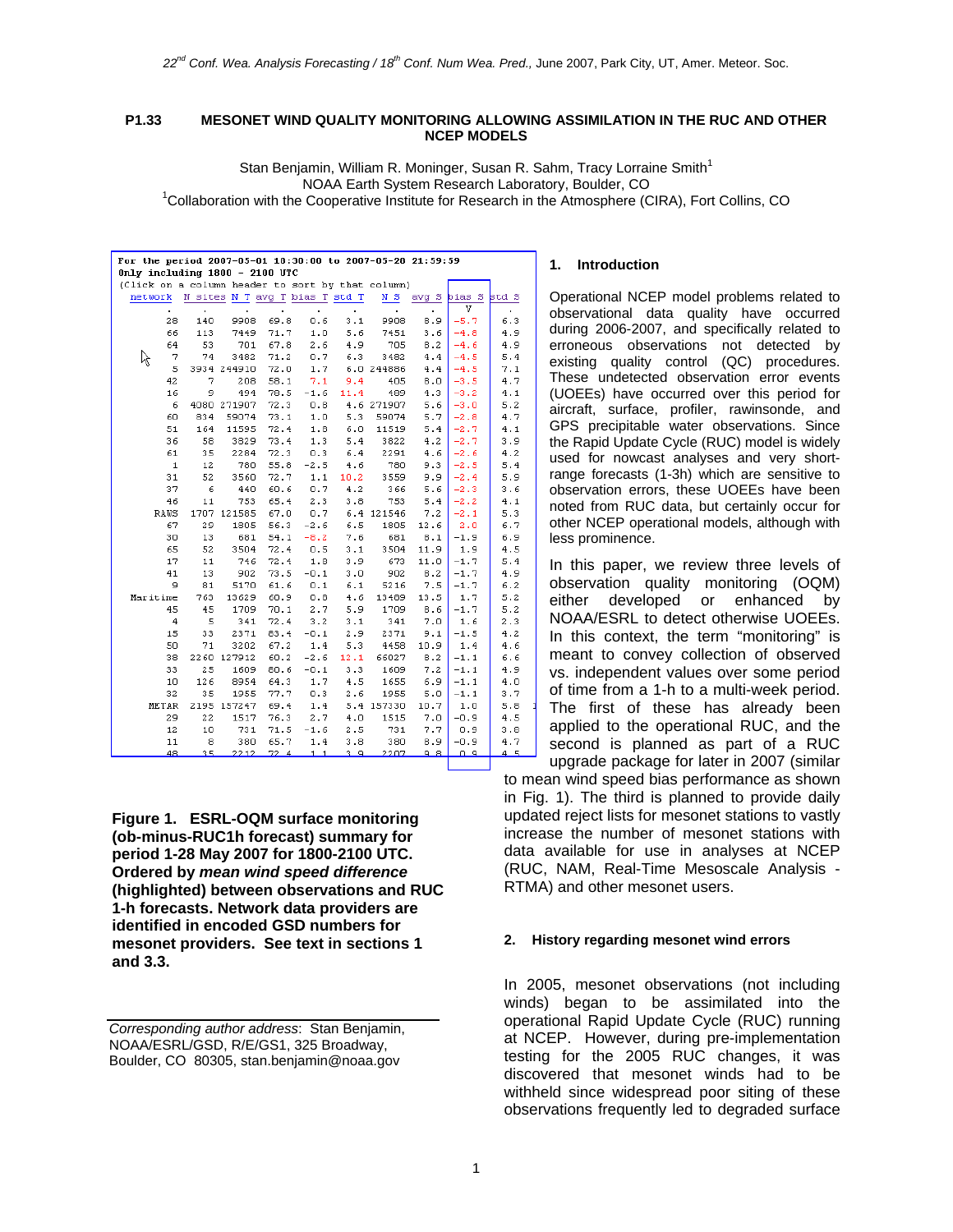wind analyses. An example from this 2005 test period is shown in Fig. 2, where RUC analyzed 10-m winds are shown with (bottom) and without (top) assimilation of mesonet winds for a case with strong post-frontal winds (8 May 2005). Much of the eastern US had METAR-observed winds of 10-20 kts, but most mesonet sites

showed wind speeds less than 10 kts, as reflected in the RUC analysis assimilation those winds (Fig.2 - lower left). One-hour 10-m wind forecasts (upper/lower right) were in good agreement with METAR winds, a result of the 3- D dynamics/physics in the RUC model providing independence from initial conditions.





This wind quality problem was not detected by existing National Centers for Environmental Prediction (NCEP) quality flags, including those set by the Meteorological Assimilation Data Ingest System (MADIS, Miller et al. 2007) used for collection of mesonet data for NOAA. Nor could this wind quality problem be addressed by the "buddy check" QC used in the RUC analysis (Benjamin et al. 2004a), even after first subtracting background RUC 1-h forecast values

to improve the sensitivity of its buddy-check QC. The failure of the RUC buddy-check QC was because siting problems were so widespread with the numerous mesonet stations that these stations would corroborate each other. This problem was especially evident in strong wind speed events with 10-m winds stronger than 15 kts (knots). For the same problem, also evident with the similar variational QC method(e.g., Su et al. 2007), NCEP/EMC decided to not use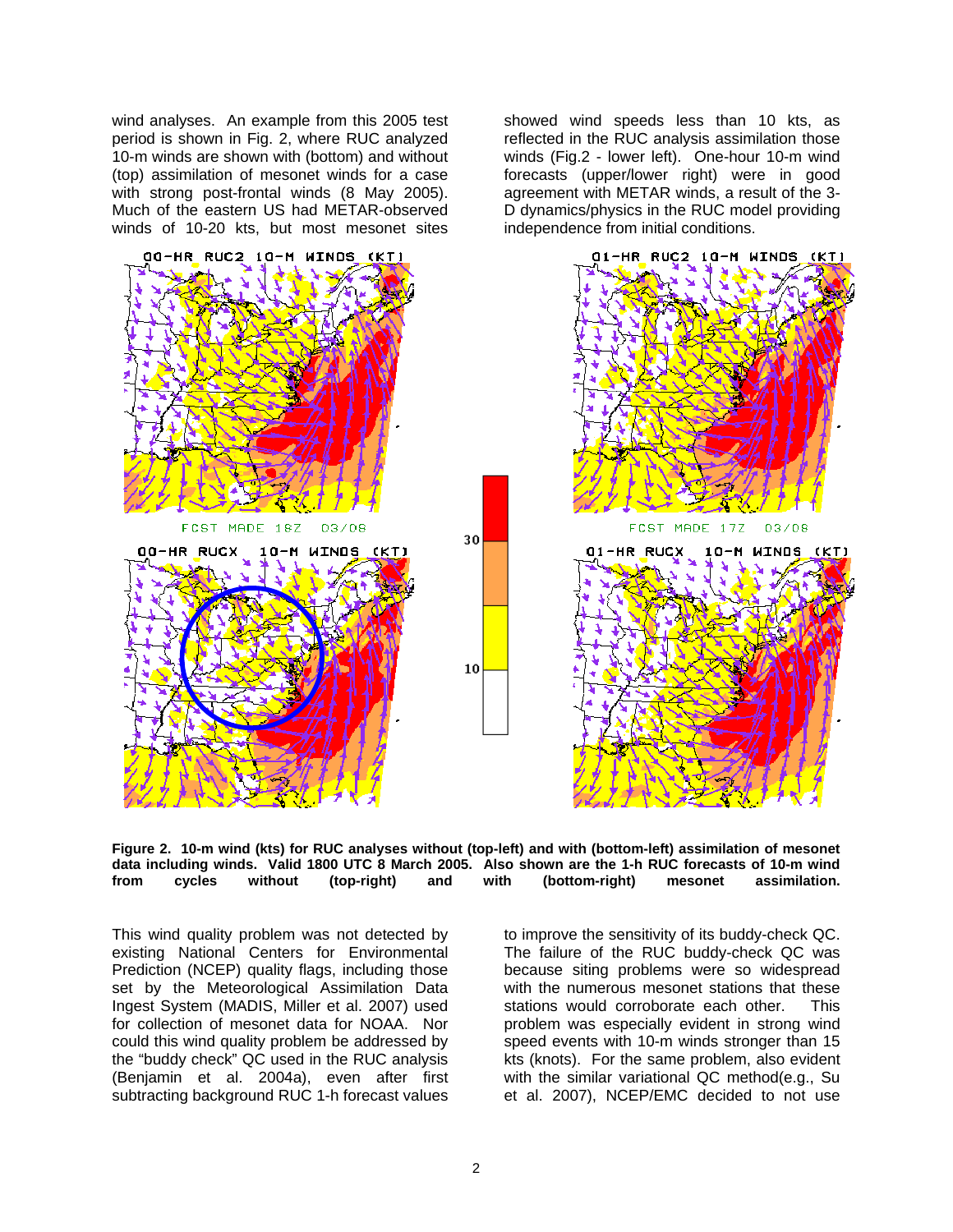mesonet wind observations in the NAM or RTMA analyses until improved QC techniques could be developed.

# **3. A hierarchy of Observation Quality Monitoring (OQM) procedures**

To address observation QC problems (UOEEs) like these encountered not only for surface observations, but also in different "flavors" for aircraft, profiler, and rawinsonde observations, NOAA/ESRL has developed 3 tiers of observation quality monitoring (OQM), some of which are much-quicker-response versions of well-known OQM procedures (e.g., ECMWF 1984).

To develop these 3 tiers, we followed these principles:

• Collection of mean observation-minusbackground (O-B) statistics for a given platform (or station) are much more sensitive for error detection than a single O-B value. This is not a new idea, since all major operational numerical weather prediction centers (e.g., NCEP, and the European Centre for Medium Range Weather Forecasts) keep reject lists based on stationby-station O-B differences. However, NCEP issues new reject lists on a monthly basis, but experience with the RUC showed what was needed: a much more immediate OQM procedure, sensitive within a single day or even a single hour for a station misbehavior.

Use of a background value (B) from an independent model forecast is essential. A model forecast enforces physical consistency with local topography, soil moisture, terrain, land-water contrasts, vertical mixing, time of day, etc. The model forecast, even at only 1 h duration as shown in Fig. 2 (right side) then provides independence from local observation errors at the analysis time. In the case of mesonet wind observations, the use of the RUC 1-h surface forecasts for backgrounds has been found to be very effective in OQM since the RUC shows highest accuracy at 1-h forecasts (Benjamin et al. 2004a, Figs. 14-17).

• Corollary to previous point: Use of the previous analysis as a persistence forecast for the background B greatly reduces the effectiveness of OQM with O-B statistics.

Siting problems (or measurement error) results in temporally correlated errors.

We have found the following three OQM collection procedures to be useful. In each one of these proposed procedures, thresholds must be set for RMS and mean O-B differences for each variable type (e.g., temperature, wind speed, etc.) from which automated reject decisions or reject lists can be produced:

# **1) Mean O-B stats by individual** *platforms at individual analysis time windows. – OQM#1*

This OQM technique, developed at ESRL's Global Systems Division (GSD), has already been implemented in the operational RUC at NCEP as follows. Within a given 1-h time window, individual platforms from many observation types will each produce many hourly observations (when including multiple levels), e.g., aircraft, profilers, surface, rawinsondes, etc. For temperature, if mean O-B differences for over 12 reports within a 1-h time window exceed 2˚C, all reports from this station are rejected. Similarly, if mean O-B wind speed differences for a given platform (e.g., aircraft tail number or a specific wind profiler) for a 1-h window exceed 5 m/s, all reports from that station are rejected for this analysis time.

This OQM method #1 has been found to be very effective for the RUC over the last 2 years, and has prevented many previous UOEEs. Refinements to thresholds were developed during that period, adding wind speed thresholds that have identified otherwise UOEEs from profilers and aircraft. This refinement will allow introduction of boundary-layer profiler winds into the RUC in the planned 2007 upgrade.

Obviously, OQM method #1 is weak in that, by definition, it does not use a large number of reports over multiple time periods. Also, it can fail at some individual analysis times, even though most aircraft will report at least 12 times hourly. But OQM method #1 is easiest to implement and does not require a longer-term monitoring capability.

Pros:

- Prevents many UOEEs
- Easy to implement within analysis code
- Does not require long-term database for monitoring capability
- Suitable for detecting errors from platforms/stations that report many times per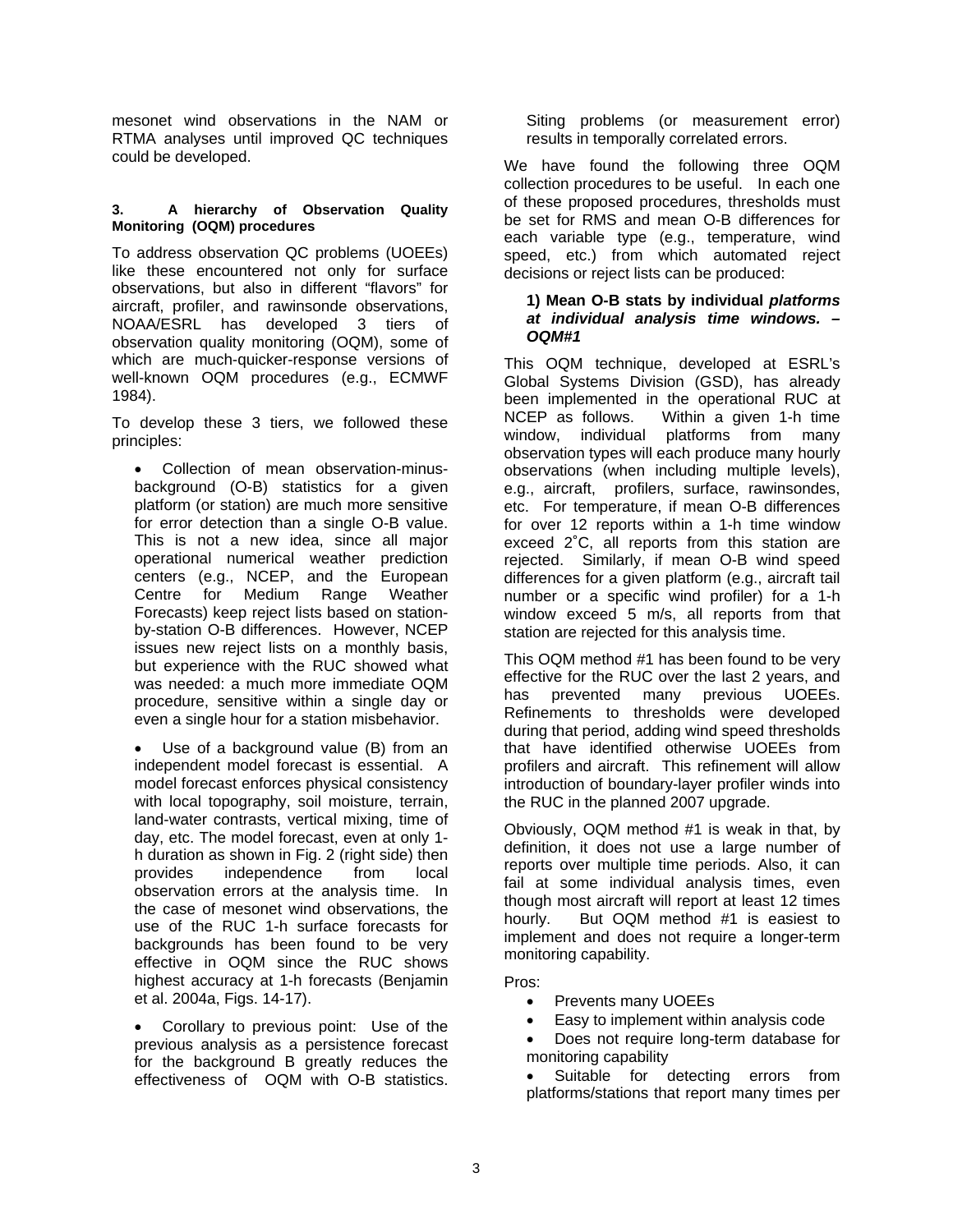hour or at many levels (including aircraft, profiler, rawinsonde).

# Cons:

- Misses some significant UOEEs
- Incapable of detecting mesonet siting problems, especially for wind problems.

# **2) Mean O-B stats by** *network providers – OQM#2*

This statistic has been used so far for aircraft (carriers, aircraft types (e.g., turboprop) for given carriers) and surface observations (e.g., mesonet providers such as OK Mesonet). In February 2007, an initial mesonet wind provider uselist was determined and implemented in the developmental RUC at ESRL/GSD. This uselist was based on only three daytime cases. OQM#2 assumes that siting is similar for all stations for a given network provider. The threshold chosen for these 1800 UTC (mid-day, daytime mixing) cases was an O-B mean (over all stations for a given mesonet provider) wind speed difference of 1.0 m/s (~2 mph).

Similar results were shown in a provisional mesonet wind provider "do not use" list, a complement to a uselist. This OQM product (Fig. 1) was developed over a 28-day period in May, using the ESRL-OQM-surface database, showing all networks with mean wind speed O-B difference averaging at least 0.9 mph, with threshold-exceeding values at least 2.0 mph shaded in red.

# Pros:

- Identifies reliable surface networks that provide winds without wind speed bias.
- Increases the number of reliable surface wind observations available (as now planned for the operational RUC in 2007).

• Can provide useful statistics from network provider summaries from a few analysis run times without requiring a full database accumulating data quality events over a longer time period. (However, OQM#2 works even better using such a database.)

# Cons:

• Depends on assumption of similar siting for all stations for a given provider. Therefore, it is unable to exonerate well-sited stations within a network including many poorly sited stations. Similarly, it cannot identify the hypothetical few problematic stations within a network with few problems overall.

Surface data minus dev2 RUC 1-h forecast. abs(bias\_T) > 4°F shown in red std  $T > 8$ <sup>°</sup>F shown in red  $abs(bias S) > 2$  mph shown in red std\_S > 8 mph shown in red  $abs(bias_D) > 20^{\circ}$  shown in red (when S > 5 mph) ド std  $D > 90^{\circ}$  shown in red (when  $S > 5$  mph)  $\overline{rms}$  W > 10 mph shown in red (vector wind difference, when heading is known) abs(bias\_Td) > 4°F shown in red std. Td > 10°F shown in

**Figure 3. Preliminary thresholds for automated reject list for surface observations for longer-term O-B differences. These thresholds will be modified in the future.** 

# **3) Mean O-B stats by individual platforms over longer-term periods. – OQM#3**

This OQM is the strongest QC tool among the three listed here, although we recommend retaining OQM #1 even when OQM #3 is available. OQM #3 is not a new idea, and has already been used for many years by operational NWP centers, including the NCEP Central Operations (NCEP/NCO).

NOAA/ESRL/GSD has taken an additional step in developing a *real-time automated* database for this OQM producing *automated daily reject lists* for aircraft and soon, for surface observations also.

Pros:

• Isolates siting problems for individual stations, allowing effective uselists (or conversely, reject lists) for data assimilation into multiple models (e.g., RUC, NAM, RTMA, etc.).

• Allows all well-sited stations within a mixed-quality mesonetwork to be identified, greatly increasing the number of reliable observations for data assimilation.

• Provides metadata for data providers to mitigate individual station/platform problems. This has been very effective as national NWP centers report such problems for individual rawinsonde or surface stations or individual aircraft tail numbers (Moninger et al. 2003).

• In a fully automated version, can be used to produce automated daily updated reject lists, as NOAA/ESRL/GSD already does for its aircraft database (used in NOAA/ESRL/GSD versions of the real-time RUC since early 2007).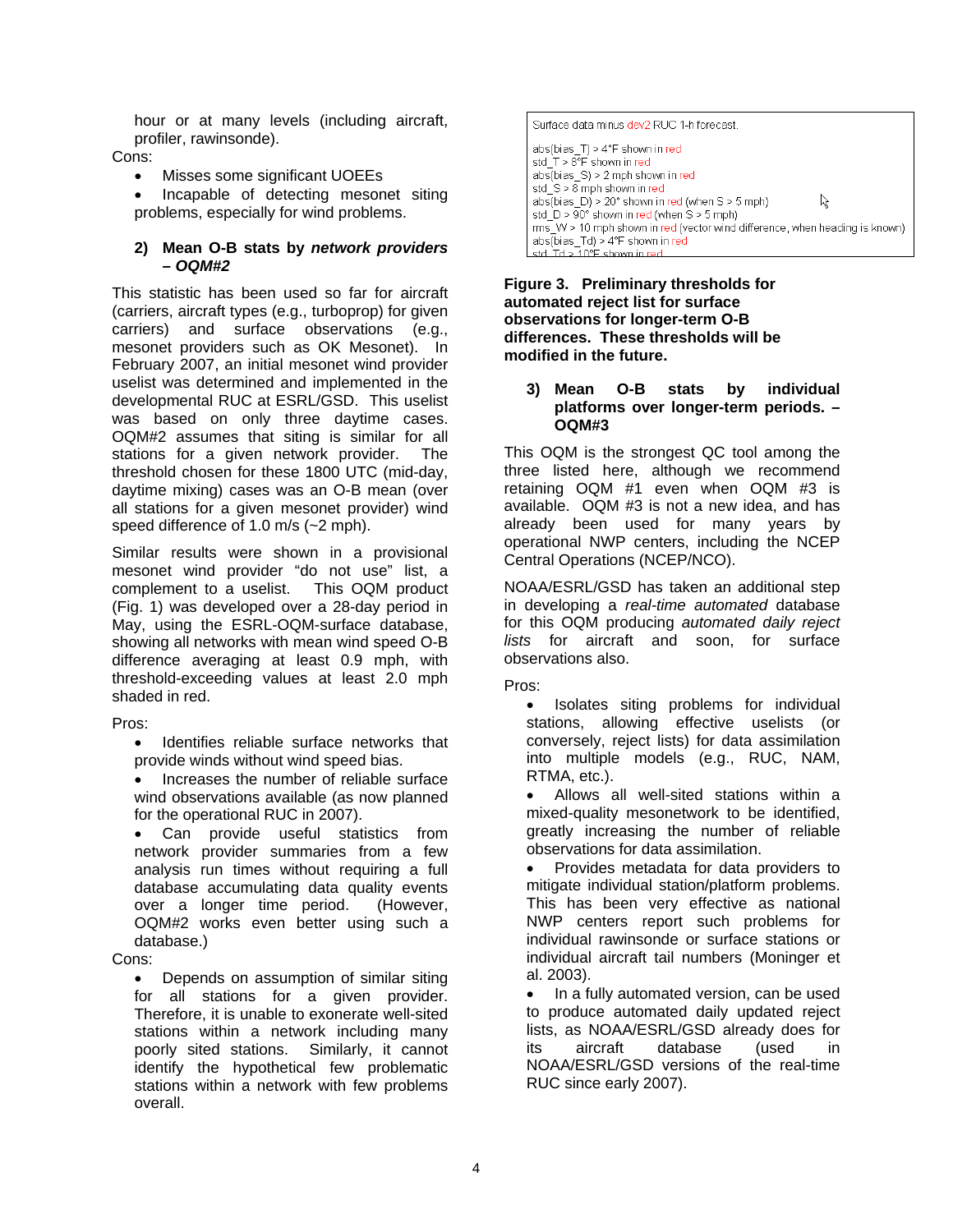• Can detect changes in data quality from individual stations on a daily basis.

Cons:

• An interactive database monitoring system must be developed and maintained, such as that at http://amdar.noaa.gov/ruc\_acars .

#### **4. Mesonet wind provider uselist (OQM #2)**

A version of the RUC O-B statistics produced hourly at NOAA/ESRL/GSD has now been extended to distinguish observation quality for over 40 different mesonet wind providers, including the Oklahoma Mesonet, Automated Weather Source (AWS), RAWS, the Citizens Weather Observers Program, and many<br>state-based networks. Differences between state-based networks.

observations and 1-h RUC forecasts for temperature, wind speed, RH, and surface pressure are accumulated for each mesonet provider for each hour. From these accumulations, mean absolute differences and biases are calculated.

A preliminary mesonet wind do-not-use list can quickly be extracted from the statistics shown in Fig. 1, based on daytime 18-21z statistics from May 2007. Note that METAR and maritime wind observations show very good agreement with the RUC 1-h forecasts, with several mesonet providers indicating at least 2.0 mph (~1.0 m/s) wind bias, and some even exceeding 3.0 mph wind speed bia

| For the period 2007-05-02 00:00:00 to 2007-05-08 19:29:22 |      |             |      |                        |     |             |      |        |                        |          |                          |    |     |            |                            |        |      |
|-----------------------------------------------------------|------|-------------|------|------------------------|-----|-------------|------|--------|------------------------|----------|--------------------------|----|-----|------------|----------------------------|--------|------|
| (Click on a column header to sort by that column)         |      |             |      |                        |     |             |      |        |                        |          |                          |    |     |            |                            |        |      |
| network N sites                                           |      |             |      | N T avg T bias T std T |     |             |      |        | N S avg S bias S std S |          | N DIR bias D std D rms W |    |     |            | N Td avg Td bias Td std Td |        |      |
| $\cdot$                                                   |      |             |      |                        |     |             |      |        |                        |          |                          | ٠  |     |            |                            |        |      |
| 6.                                                        |      | 3911 576324 | 60.9 | 0.8                    |     | 3.7 576324  | 4.3  | $-3.4$ | 5.0                    | 150279   | $-1$                     | 43 | 6.1 | 576324     | 44.8                       | $-2.5$ | 8.6  |
| 5.                                                        |      | 3801 521437 | 60.5 | 1.4                    |     | 4.8 521212  | 3.4  | $-4.7$ | 7.5                    | 99791    | 0                        | 45 | 8.8 | 505339     | 44.5                       | $-1.6$ | 7.1  |
| 38                                                        |      | 2300 279123 | 48.0 | $-1.5$                 |     | 11.6 137194 | 7.3  | $-1.6$ | 6.5                    | 54518    | $-8$                     | 52 | 6.5 | 113239     | 31.0                       | $-2.9$ | 8.2  |
| METAR                                                     |      | 2187 321792 | 59.2 | 1.4                    |     | 4.3 321600  | 9.0  | $-0.1$ | 5.4                    | 186301   | $-1$                     | 30 |     | 5.4 318529 | 44.2                       | $-1.3$ | 5.5  |
| RAWS                                                      |      | 1654 251922 | 53.7 | 0.4                    |     | 6.2 251965  | 6.0  | $-2.6$ | 5.5                    | 92392    | $-2$                     | 48 | 6.0 | 251009     | 36.9                       | $-2.5$ | 7.3  |
| 60                                                        | 817. | 125360      | 62.7 | 1.7                    |     | 3.9 125360  | 4.6  | $-3.2$ | 4.5                    | 34489    | $-7$                     | 41 | 5.5 | 125359     | 42.1                       | $-1.8$ | 5.7  |
| Marit                                                     | 647  | 27401       | 57.8 | 1.0                    | 4.7 | 26598       | 13.4 | 1.1    | 6.7                    | 19710    | $-3$                     | 29 | 6.7 | 12347      | 53.7                       | $-0.6$ | 6.6  |
| 51                                                        | 164  | 25201       | 59.1 | 2.5                    | 4.4 | 25045       | 4.5  | $-4.1$ | 3.8                    | 8656     | $-12$                    | 51 | 5.4 | 25201      | 40.0                       | $-2.1$ | 6.4  |
| 28                                                        | 140  | 20709       | 60.7 | 1.1                    | 2.4 | 20713       | 7.7  | $-6.5$ | 5.8                    | 12740    | $\Omega$                 | 42 | 8.7 | 20175      | 52.5                       | 1.4    | 12.0 |
| 10                                                        | 126  | 19183       | 50.2 | 1.2                    | 4.1 | 3511        | 5.0  | $-1.7$ | 3.8                    | 1041     | $\mathbf{1}$             | 27 | 4.1 | $\circ$    | 0.0                        | 0.0    | 0.0  |
| 13                                                        | 116  | 17127       | 59.9 | 0.7                    | 6.4 | Ю.          | 0.0  | 0.0    | 0.0                    | $\Omega$ | $\Omega$                 | Ω. | 0.0 | 16166      | 46.4                       | $-1.0$ | 7.7  |
| 53                                                        | 116  | 18474       | 69.3 | 0.4                    | 2.4 | 18474       | 9.4  | $-0.1$ | 4.2                    | 10798    | 4                        | 25 | 4.2 | 18471      | 63.8                       | $-0.0$ | 2.2  |

**Figure 4. Summary of ESRL-OQM-surface O-B statistics ordered by number of sites for each network provider.** 

| For the period 2007-05-01 18:30:00 to 2007-05-28 21:59:59                           |      |             |                                |        |           |            |      |                    |              |                |                |        |                          |          |                         |        |                |
|-------------------------------------------------------------------------------------|------|-------------|--------------------------------|--------|-----------|------------|------|--------------------|--------------|----------------|----------------|--------|--------------------------|----------|-------------------------|--------|----------------|
| Only including 1800 - 2100 UTC<br>(Click on a column header to sort by that column) |      |             |                                |        |           |            |      |                    |              |                |                |        |                          |          |                         |        |                |
|                                                                                     |      |             |                                |        |           |            |      |                    |              |                |                |        |                          |          |                         |        |                |
| network                                                                             |      |             | N sites N T avg T bias T std T |        |           | N S        |      | avg S bias S std S |              |                |                |        | N DIR bias D std D rms W |          | N Td avg Td bias Td std |        |                |
|                                                                                     | ٠    |             |                                | v      | $\bullet$ | $\cdot$    |      |                    | $\mathbf{r}$ | $\blacksquare$ | $\blacksquare$ |        | $\bullet$                | ٠        |                         |        |                |
| 30                                                                                  | 13   | 681         | 54.1                           | $-8.2$ | 7.6       | 681        | 8.1  | $-1.9$             | 6.9          | 336            | 11             | 80     | 7.2                      | 643      | 33.3                    | $-5.6$ | 7.             |
| 42                                                                                  | 7    | 208         | 58.1                           | 7.1    | 9.4       | 405        | 8.0  | $-3.5$             | 4.7          | 259            | $-5$           | 31     | 5.9                      | 252      | 40.1                    | 0.8    | 5.             |
| 56                                                                                  | 2    | 123         | 74.1                           | 5.4    | 5.0       | $\Omega$   | 0.0  | 0.0                | 0.0          | $\Omega$       | $\Omega$       | $\Box$ | 0.0                      | 123      | 50.3                    | $-2.0$ | 3.             |
| SAO                                                                                 | 66   | 2503        | 49.1                           | $-5.0$ | 18.9      | 2346       | 10.7 | 0.7                | 5.7          | 1614           | $\mathbf{2}$   | 45     | 5.8                      | 2396     | 32.7                    | $-8.1$ | 16.            |
| 59                                                                                  | 16   | 1107        | 59.4                           | $-4.5$ | 8.7       | 1061       | 9.1  | $-0.9$             | 18.7         | 365            | 5.             | 75     | 18.5                     | 1107     | 37.1                    | $-3.7$ | 6.             |
| 21                                                                                  | 53   | 3087        | 65.1                           | 4.3    | 11.3      | 1476       | 11.0 | 0.1                | 5.8          | 1033           | $\mathbf{1}$   | 41     | 5.8                      | 63       | 55.7                    | $-2.8$ | з.             |
| 4                                                                                   | 5    | 341         | 72.4                           | 3.2    | 3.1       | 341        | 7.0  | 1.6                | 2.3          | 136            | 17             | 30     | 2.8                      | 341      | 49.0                    | $-1.9$ | 5.             |
| 29                                                                                  | 22   | 1517        | 76.3                           | 2.7    | 4.0       | 1515       | 7.0  | $-0.9$             | 4.5          | 722            | 5              | 45     | 4.6                      | 1517     | 54.5                    | 0.3    | $\overline{4}$ |
| 45                                                                                  | 45   | 1709        | 70.1                           | 2.7    | 5.9       | 1709       | 8.6  | $-1.7$             | 5.2          | 1075           | $\mathbf{2}$   | 44     | 5.5                      | 1709     | 52.7                    | $-1.5$ | 4.             |
| 38                                                                                  | 2260 | 127912      | 60.2                           | $-2.6$ | 12.1      | 66027      | 8.2  | $-1.1$             | 6.6          | 31344          | $-6$           | 55     | 6.6                      | 53937    | 32.2                    | $-3.3$ | 9.             |
| 67                                                                                  | 29   | 1805        | 56.3                           | $-2.6$ | 6.5       | 1805       | 12.6 | 2.0                | 6.7          | 1201           | $-7$           | 55     | 7.0                      | 1805     | 30.6                    | $-3.3$ | 7.             |
| 64                                                                                  | 53   | 701         | 67.8                           | 2.6    | 4.9       | 705        | 8.2  | $-4.6$             | 4.9          | 496            | $-5$           | 36     | 6.7                      | 701      | 42.8                    | $-1.7$ | 5.             |
| $\mathbf{1}$                                                                        | 12   | 780         | 55.8                           | $-2.5$ | 4.6       | 780        | 9.3  | $-2.5$             | 5.4          | 572            | $\overline{2}$ | 60     | 6.0                      | 780      | 35.8                    | $-9.4$ | 5.             |
| 46                                                                                  | 11   | 753         | 65.4                           | 2.3    | 3.8       | 753        | 5.4  | $-2.2$             | 4.1          | 263            | $\mathbf{2}$   | 37     | 4.7                      | 753      | 34.0                    | $-9.6$ | 7.             |
| 47                                                                                  | 42   | 2921        | 69.9                           | 2.2    | 4.3       | 2078       | 6.7  | $-0.6$             | 4.3          | 888            | 13             | 45     | 3.6                      | 2196     | 43.9                    | $-3.2$ | 6.             |
| 40                                                                                  | 81   | 5364        | 65.6                           | 1.9    | 7.0       | 4684       | 13.5 | $-0.5$             | 5.7          | 3906           | $-2$           | 26     | 5.7                      | 5221     | 47.4                    | 0.8    | 7.             |
| 51                                                                                  | 164  | 11595       | 72.4                           | 1.8    | 6.0       | 11519      | 5.4  | $-2.7$             | 4.1          | 4517           | $-10$          | 56     | 4.9                      | 11595    | 46.7                    | $-2.8$ | б.             |
| 17                                                                                  | 11   | 746         | 72.4                           | 1.8    | 3.9       | 673        | 11.0 | $-1.7$             | 5.4          | 503            | $-3$           | 31     | 5.6                      | 289      | 47.7                    | $-1.3$ | 4.             |
| 10                                                                                  | 126  | 8954        | 64.3                           | 1.7    | 4.5       | 1655       | 6.9  | $-1.1$             | 4.0          | 786            | $\mathbf{1}$   | 29     | 4.1                      | $\Omega$ | 0.0                     | 0.0    | О.             |
| 5                                                                                   |      | 3934 244910 | 72.0                           | 1.7    |           | 6.0 244886 | 4.4  | $-4.5$             | 7.1          | 62282          | $\mathbf{1}$   | 48     | 8.4                      | 237320   | 47.5                    | $-1.5$ | 7.             |
| 16                                                                                  | 9    | 494         | 78.5                           | $-1.6$ | 11.4      | 489        | 4.3  | $-3.2$             | 4.1          | 124            | $-5$           | 32     | 5.4                      | 495      | 46.8                    | $-5.9$ | 10.            |
| 12                                                                                  | 10   | 731         | 71.5                           | $-1.6$ | 2.5       | 731        | 7.7  | 0.9                | 3.8          | 324            | 9              | 35     | 3.9                      | 731      | 45.0                    | $-1.0$ | 4.             |
| 34                                                                                  | 4    | 291         | 70.6                           | $-1.5$ | 6.1       | 291        | 8.1  | $-0.6$             | 4.1          | 144            | 12             | 31     | 4.2                      | 288      | 41.3                    | $-0.5$ | 5.             |
| 11                                                                                  | 8    | 380         | 65.7                           | 1.4    | 3.8       | 380        | 8.9  | $-0.9$             | 4.7          | 224            | $-15$          | 54     | 4.8                      | 380      | 37.3                    | $-2.3$ | 9.             |
| <b>METAR</b>                                                                        |      | 2195 157247 | 69.4                           | 1.4    |           | 5.4 157330 | 10.7 | 1.0                | 5.8          | 105653         | $\Omega$       | 34     | 6.0                      | 155673   | 46.1                    | $-2.1$ | 6.             |
| 50                                                                                  | 71   | 3202        | 67.2                           | 1.4    | 5.3       | 4458       | 10.9 | 1.4                | 4.6          | 3209           | $-1$           | 37     | 4.8                      | 0        | 0.0                     | 0.0    | о.             |
| 36                                                                                  | 58   | 3829        | 73.4                           | 1.3    | 5.4       | 3822       | 4.2  | $-2.7$             | 3.9          | 981            | $-6$           | 65     | 4.7                      | 3829     | 48.7                    | 1.0    | 10.            |

**Figure 5. Top temperature-bias problems identified by ESRL-OQM-surface system by mesonet providers for 1800-2100 UTC (daytime) observations during May 2007.**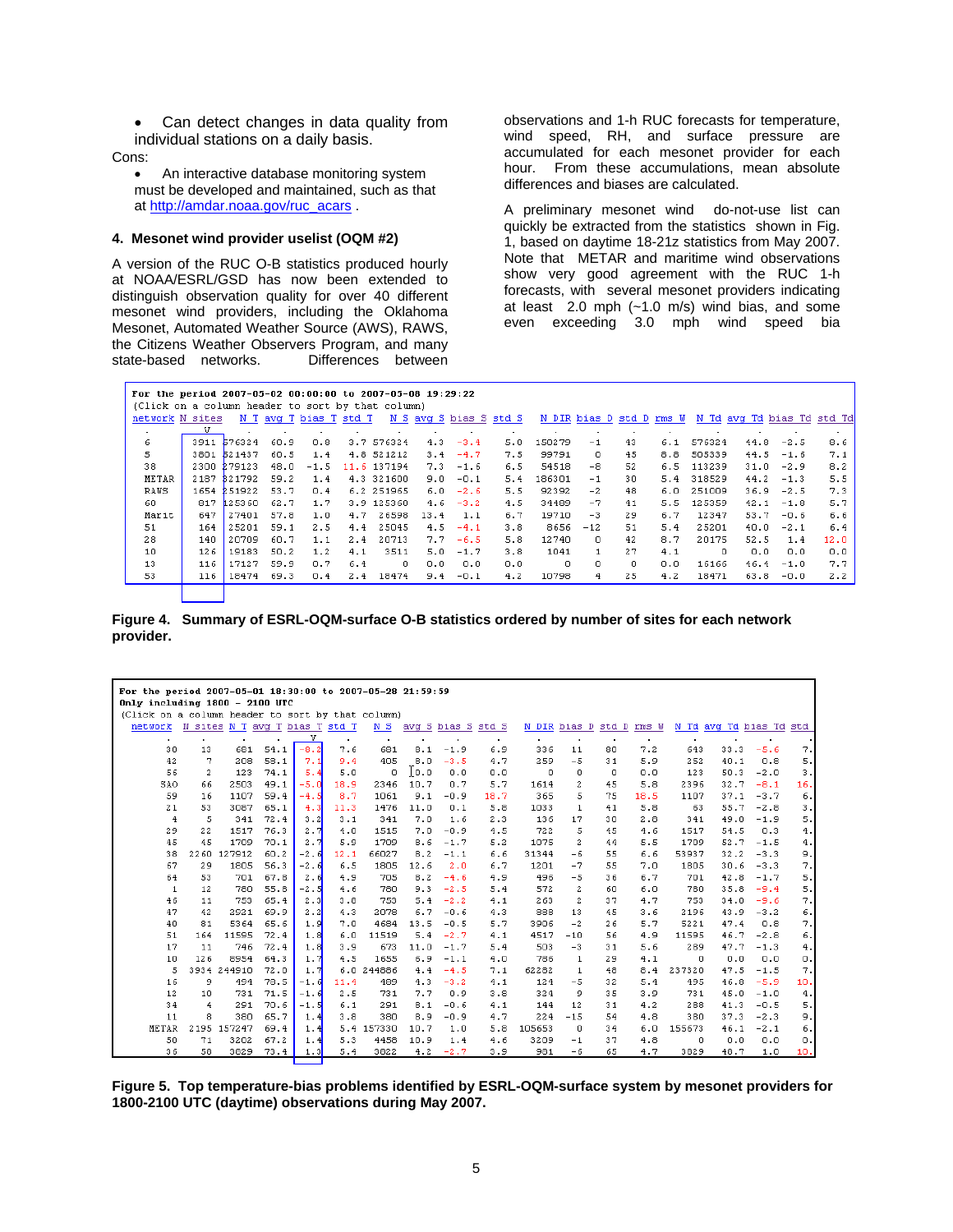Based on this new hourly monitoring of mesonet wind biases, an objectively based mesonet wind provider uselist has been established and is now being used to safely allow assimilation of mesonet wind obsevations from specified providers in an experimental version of the RUC run at NOAA/ESRL/GSD. Assimilation of wind observations from the mesonet uselist providers is planned to begin with the operational RUC at NCEP later in 2007 as part of a larger RUC change package (Benjamin et al. 2007a). This change will also improve the quality of the NWS/NCEP Real-Time Mesoscale Analysis by improving the RUC-RTMA background data described in Benjamin et al. (2007b).

#### **5. Initial results from ESRL's surface OQM database (OQM #3)**

ESRL has developed The interactive OQM database developed by NOAA/ESRL and interactive web page allows more specific *station-specific* uselists . In the associated MySQL database, ESRL records events for all hourly surface observations for all variables and for accompanying RUC 1-h forecast values providing independent estimates of those 2-m temperature and dewpoint and 10-m winds. Station-specific lists for mean wind speed difference from the RUC 1-h forecast, for instance, similar to Fig. 1, can be produced but are not shown in this paper.

To demonstrate the utility of the ESRL-OQM surface capability, we also include a summary of results by providers (encoded for mesonet providers) in order of the number of stations by provider (Fig. 4). Although there are 67 providers in the current ESRL-OQMsurface database, we show in Fig. 4 the 12 most numerous station providers. Fig. 4 allows comparison between METAR vs. RUC O-B differences compared to the O-B differences for other surface data providers.

We also show a list of the providers with the largest mean O-B differences for 2-m temperatures in Fig. 5. Here, the mean METAR differences are only 1.4 deg F, whereas there are several network providers with mean temperature differences of over 4 deg F. Note that these differences do not necessarily imply a problem with the observing network, but they highlight areas for further investigations. For instance, it could be that a network of coastal stations might correspond to RUC grid points treated as water, leading to a large mean O-B temperature difference showing up as a "bias". Alternatively, stations from a given surface data provider might have inadequate shading or ventilation, exaggerating daytime temperature. The ESRL-OQM surface capability will allow these questions to be investigated.

We note again that comparison of O-B statistics between different surface providers is invaluable for potential usage of the data, especially using METAR O-B statistics as a baseline.

The ESRL-OQM-surface database and interactive capability is being made available to NOAA assimilation groups including those at NCEP and within ESRL.

## **6. Conclusions**

Improved OQM (observation quality monitoring) using differences with an independent model forecast (such as the RUC 1-h forecast) is necessary for improved data assimilation for many observation types. ESRL has developed such capabilities for aircraft data, and now in a preliminary version for surface observations as well, as described in this paper.

The ESRL-OQM-surface capability will provide

- Fuller and more reliable assimilation of surface mesonet data.
- Quicker detection of station/platform errors after they start.

• A full OQM interactive web site allowing human interaction now exists in experimental version at ESRL/GSD.

## **7. Acknowledgments**

We thank Dezso Devenyi and Annie Reiser – NOAA/ESRL/GSD for their excellent suggestions in reviewing this paper.

This research is in response to requirements and funding by the Federal Aviation Administration (FAA). The views expressed are those of the authors and do not necessarily represent the official policy or position of the FAA.

## **8. References**

- Benjamin, S.G., D. Devenyi, S.S. Weygandt, K.J. Brundage, J.M. Brown, G.A. Grell, D. Kim, B.E. Schwartz, T.G. Smirnova, T.L. Smith, G.S. Manikin, 2004a: An hourly assimilation/forecast cycle: The RUC. *Mon. Wea. Rev.,* **132**, 495- 518.
- Benjamin, S., S. Sweygandt, J.M. Brown, T. Smirnova, D. Devenyi, K. Brundage, G. Grell, S. Peckham, T. Schlatter, T. Smith, and G. Manikin, 2007a: From the radar-enhanced RUC to the WRF-based Rapid Refresh. *Conf. Num. Wea. Pre*d., Park City, UT, AMS, J3.4.